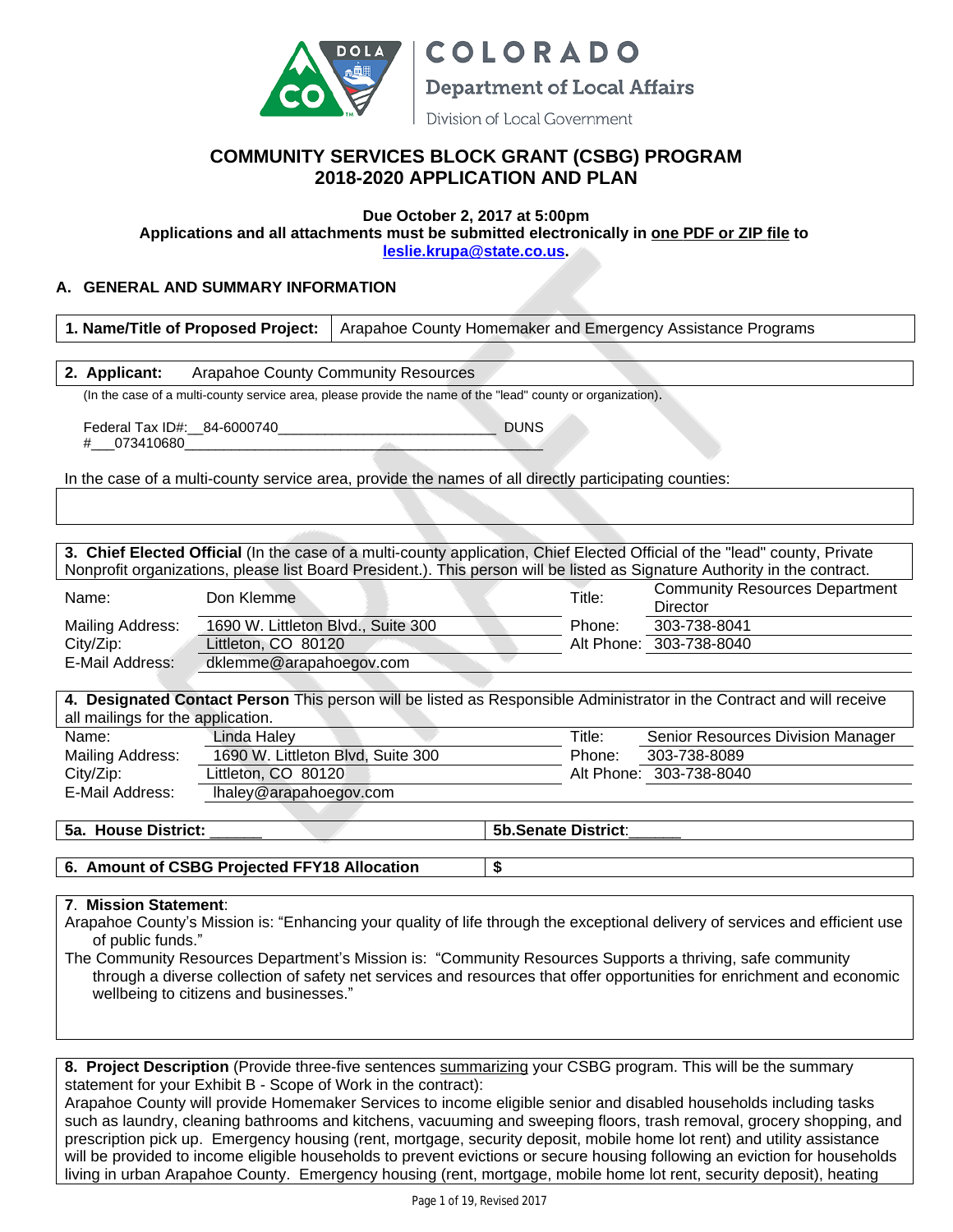fuel, and utility assistance will be provided through our Eastern Plains Emergency Services Program.

### **9. Date of local public hearing (required prior to submission of application) \_9/19/17\_\_\_\_\_\_**

*Attach publication of hearing notice and hearing minutes to application.*

#### **B. CHECKLIST OF REQUIRED ITEMS**

This checklist includes requirements for completing the Community Services Block Grant (CSBG) Application and Plan. Eligible entity should mark all items included in the submission.

| <b>Submitted</b> | <b>Document Section</b>                                                                                                                                                                                                                                                                                                                                                                                                                                                                                                                                                                                                                                                                                                                                                                                                 | <b>Comments (State use only)</b> |
|------------------|-------------------------------------------------------------------------------------------------------------------------------------------------------------------------------------------------------------------------------------------------------------------------------------------------------------------------------------------------------------------------------------------------------------------------------------------------------------------------------------------------------------------------------------------------------------------------------------------------------------------------------------------------------------------------------------------------------------------------------------------------------------------------------------------------------------------------|----------------------------------|
|                  | A. General and Summary Information Page                                                                                                                                                                                                                                                                                                                                                                                                                                                                                                                                                                                                                                                                                                                                                                                 |                                  |
|                  | B. Completed Checklist of Required Items                                                                                                                                                                                                                                                                                                                                                                                                                                                                                                                                                                                                                                                                                                                                                                                |                                  |
|                  | C. Tripartite Board Membership Roster                                                                                                                                                                                                                                                                                                                                                                                                                                                                                                                                                                                                                                                                                                                                                                                   |                                  |
|                  | D. Budget Summary                                                                                                                                                                                                                                                                                                                                                                                                                                                                                                                                                                                                                                                                                                                                                                                                       |                                  |
|                  | E. Project Eligibility                                                                                                                                                                                                                                                                                                                                                                                                                                                                                                                                                                                                                                                                                                                                                                                                  |                                  |
|                  | F. Project Information                                                                                                                                                                                                                                                                                                                                                                                                                                                                                                                                                                                                                                                                                                                                                                                                  |                                  |
|                  | G. Community Needs Assessment                                                                                                                                                                                                                                                                                                                                                                                                                                                                                                                                                                                                                                                                                                                                                                                           |                                  |
|                  | Includes analysis of information collected directly from low-income<br>$\bullet$<br>individuals (1.2)                                                                                                                                                                                                                                                                                                                                                                                                                                                                                                                                                                                                                                                                                                                   |                                  |
|                  | Includes analysis of information from community partners in assessing<br>needs and resources (2.2)                                                                                                                                                                                                                                                                                                                                                                                                                                                                                                                                                                                                                                                                                                                      |                                  |
|                  | Includes data specific to poverty and its prevalence related to (at a<br>$\bullet$<br>minimum) gender, age and race/ethnicity for service area (3.2)                                                                                                                                                                                                                                                                                                                                                                                                                                                                                                                                                                                                                                                                    |                                  |
|                  | Includes both qualitative and quantitative data (3.3)<br>$\bullet$<br>Includes key finding on the causes and conditions of poverty in service<br>$\bullet$<br>area (3.4)                                                                                                                                                                                                                                                                                                                                                                                                                                                                                                                                                                                                                                                |                                  |
|                  | Reviewed and accepted by tri-partite board as documented in board<br>minutes $(3.5)$                                                                                                                                                                                                                                                                                                                                                                                                                                                                                                                                                                                                                                                                                                                                    |                                  |
|                  | H. Community Action Plan                                                                                                                                                                                                                                                                                                                                                                                                                                                                                                                                                                                                                                                                                                                                                                                                |                                  |
|                  | Identify the strategies and services that will be provided to address the<br>$\bullet$<br>need, problem or situation.<br>Description of the expected outcome for the client or community.<br>$\bullet$<br>Projected number of clients and percentage of success expected.<br>$\ddot{\bullet}$<br>Description of the measurement tool and process that will be used to<br>$\bullet$<br>determine success.<br>Description of how coordination will occur with other programs<br>Description of how CSBG funds will be leveraged with other resources<br>Description of any innovative initiatives being undertaken<br>$\bullet$<br>Outcome-based, anti-poverty focused and ties directly to community<br>needs assessment (4.2)<br>Demonstrates full use of the ROMA cycle and use of a ROMA certified<br>trainer $(4.3)$ |                                  |
|                  | Accepted by tri-partite board as documented in board minutes                                                                                                                                                                                                                                                                                                                                                                                                                                                                                                                                                                                                                                                                                                                                                            |                                  |
|                  | I. Strategic Plan                                                                                                                                                                                                                                                                                                                                                                                                                                                                                                                                                                                                                                                                                                                                                                                                       |                                  |
|                  | Accepted by tri-partite board as documented in board minutes (6.1)<br>Addresses reduction of poverty, revitalization of low income communities,<br>$\bullet$<br>and/or empowerment of people with low incomes to become more self-<br>sufficient (6.2)                                                                                                                                                                                                                                                                                                                                                                                                                                                                                                                                                                  |                                  |
|                  | Contains family, agency and/or community goals (6.3)<br>Customer satisfaction data and customer input is included in process (6.4)<br>$\bullet$                                                                                                                                                                                                                                                                                                                                                                                                                                                                                                                                                                                                                                                                         |                                  |

| <b>Submitted</b> | <b>Attachments</b>                                   | <b>Comments</b> |
|------------------|------------------------------------------------------|-----------------|
|                  | W-9 (Address on W-9 is where payments will be sent.) |                 |
|                  | Publication Notice of Public Hearing                 |                 |
|                  | <b>Public Hearing Minutes</b>                        |                 |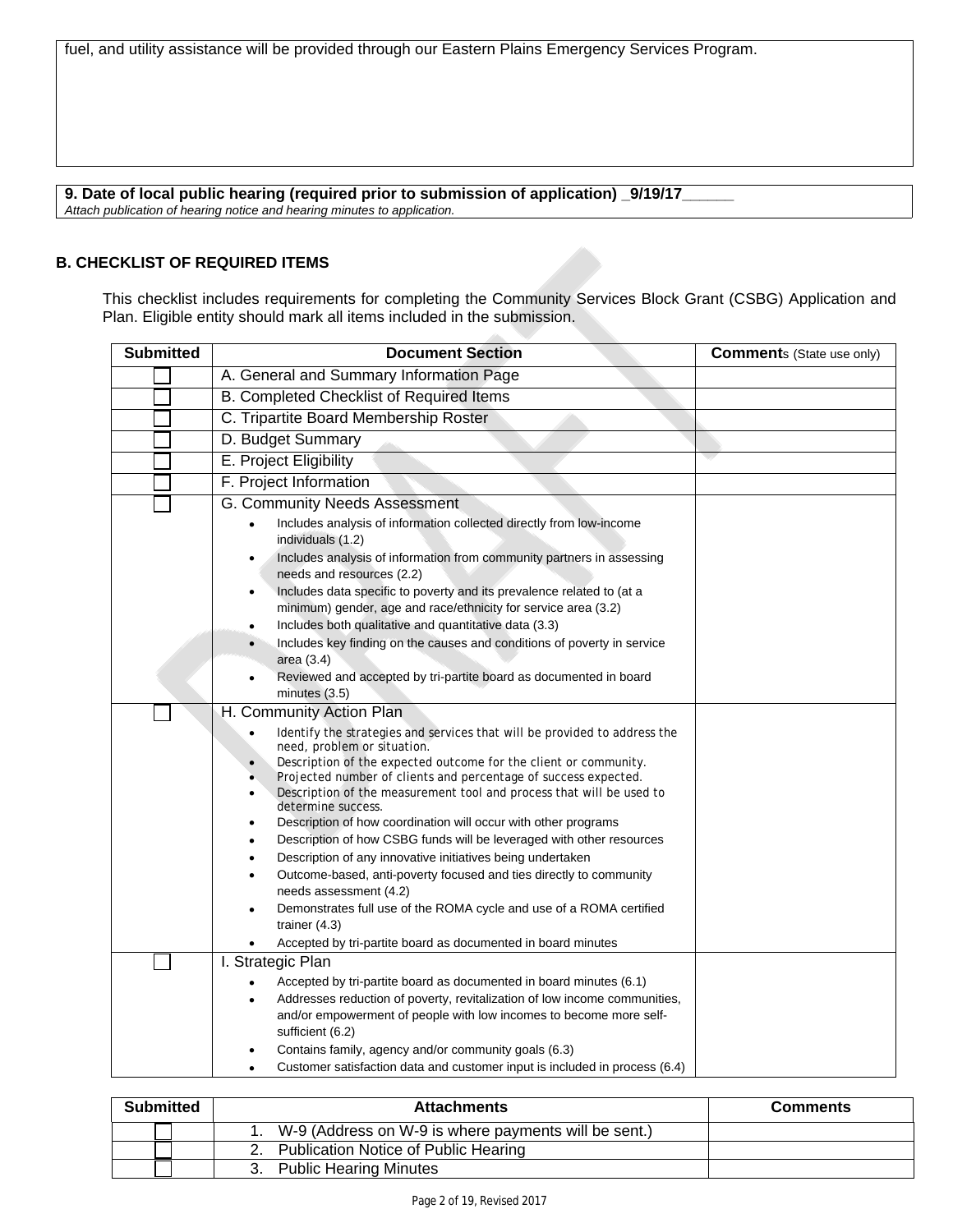| 4. Detailed Budget and Narrative (Use form provided.) |                           |
|-------------------------------------------------------|---------------------------|
| 5. Board Minutes approving Community Needs Assessment |                           |
| 6. Board Minutes approving Community Action Plan      |                           |
| Board Minutes approving Strategic Plan                |                           |
| 8. Organizational Standards Annual Assessment         | Submit online by 10/2/17. |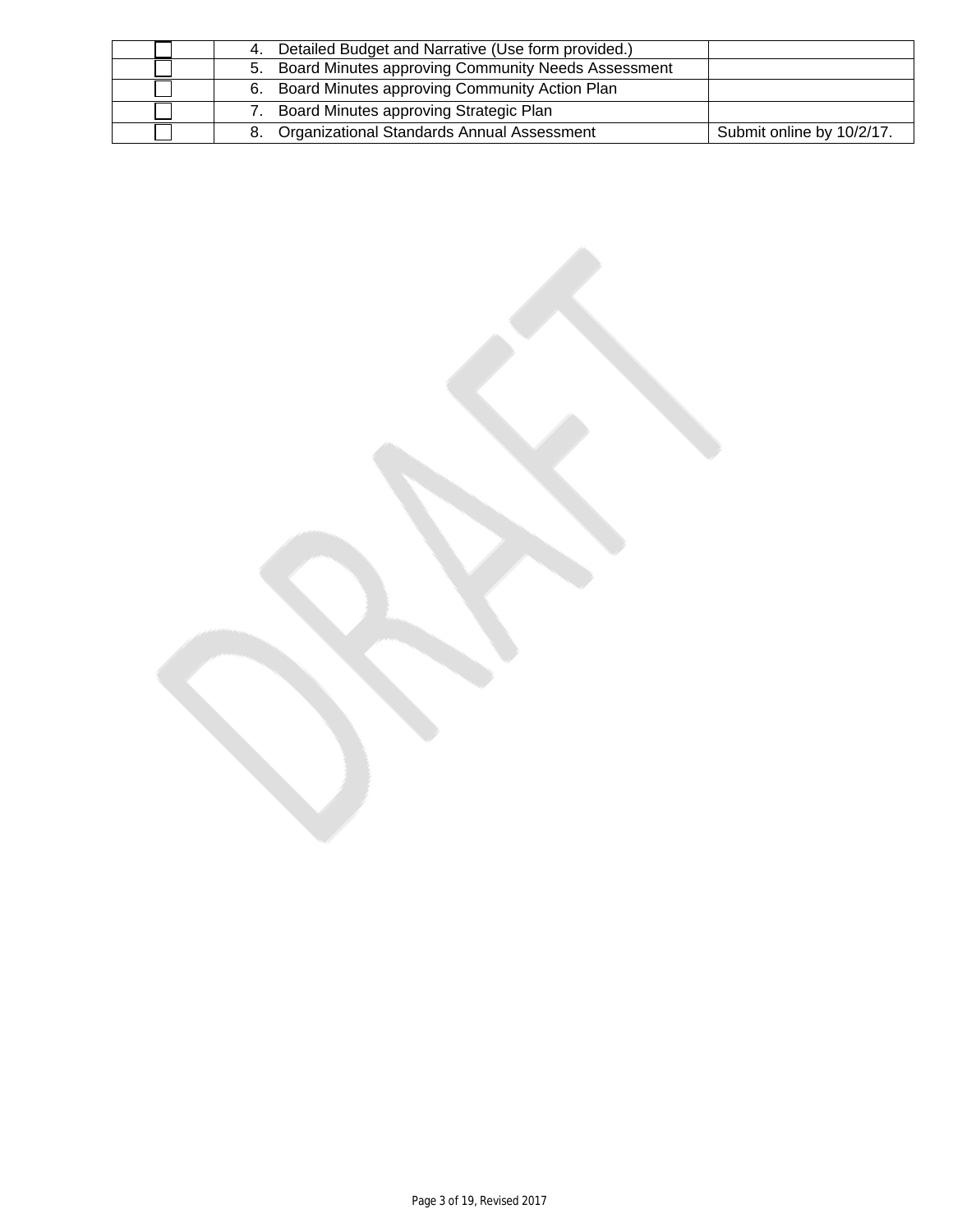## **C. TRIPARTITE BOARD MEMBERSHIP ROSTER**

| <b>Eligible Entity Type:</b>                    | $\boxtimes$ Public Agency | <b>Private CAA</b>          | <b>Multi-County Service Agency</b> |                         |
|-------------------------------------------------|---------------------------|-----------------------------|------------------------------------|-------------------------|
| Total Seats per Agency Bylaws:                  |                           | Total Current Vacant Seats: |                                    |                         |
| Total Number of Seats Reserved for Each Sector: |                           | $\mathbf{3}$<br>Low Income  | 3 Elected Officials                | 3 Private Organizations |

# **LOW INCOME**

| Name                                     | <b>County Represented</b> | Community/Group                 | Date Seated  | <b>Current Term</b> | Vacancy Date    |
|------------------------------------------|---------------------------|---------------------------------|--------------|---------------------|-----------------|
| (If vacant, please list as Vacant Seat.) |                           | Represented                     |              | Expiration          | (If applicable) |
| Pat Vigil                                | Arapahoe                  | Low income/subsidized housing   | Before 2010  | December            |                 |
|                                          |                           | tenant                          |              | 2017                |                 |
| Priscilla Henson                         | Arapahoe                  | Low income former services user | Before 2010  | December            |                 |
|                                          |                           |                                 |              | 2017                |                 |
| Carol LoCicero                           | Arapahoe                  | Low income/sub housing tenant   | October 2016 | December            |                 |
|                                          |                           |                                 |              | 2017                |                 |
|                                          |                           |                                 |              |                     |                 |
|                                          |                           |                                 |              |                     |                 |

## **PUBLIC ELECTED OFFICIALS**

| Name                                     | <b>County Represented</b> | Elected/Public Office Represented | Date Seated   | <b>Current Term</b> | Vacancy Date    |
|------------------------------------------|---------------------------|-----------------------------------|---------------|---------------------|-----------------|
| (If vacant, please list as Vacant Seat.) |                           |                                   |               | Expiration          | (If applicable) |
| <b>Bill Holen</b>                        | Arapahoe                  | Arapahoe County Commissioner      | February 2015 | December            |                 |
|                                          |                           |                                   |               | 2017                |                 |
| <b>Bill Hopping</b>                      | Arapahoe                  | Littleton City Councilman         | January 2016  | December            |                 |
|                                          |                           |                                   |               | 2017                |                 |
| Melinda Townsend                         | Arapahoe                  | City of Aurora                    | January 2015  | December            |                 |
|                                          |                           |                                   |               | 2017                |                 |
|                                          |                           |                                   |               |                     |                 |
|                                          |                           |                                   |               |                     |                 |

### **PRIVATE ORGANIZATIONS**

| Name                                     | <b>County Represented</b> | Organization/Business       | Date Seated  | <b>Current Term</b> | Vacancy Date    |
|------------------------------------------|---------------------------|-----------------------------|--------------|---------------------|-----------------|
| (If vacant, please list as Vacant Seat.) |                           | Represented                 |              | Expiration          | (If applicable) |
| Sandra Blythe Perry                      | Arapahoe                  | Integrated Family Community | Approx. 2001 | December            |                 |
|                                          |                           | <b>Services</b>             |              | 2017                |                 |
| Linda Rinelli                            | Arapahoe                  | <b>Community Volunteer</b>  | 2010         | December            |                 |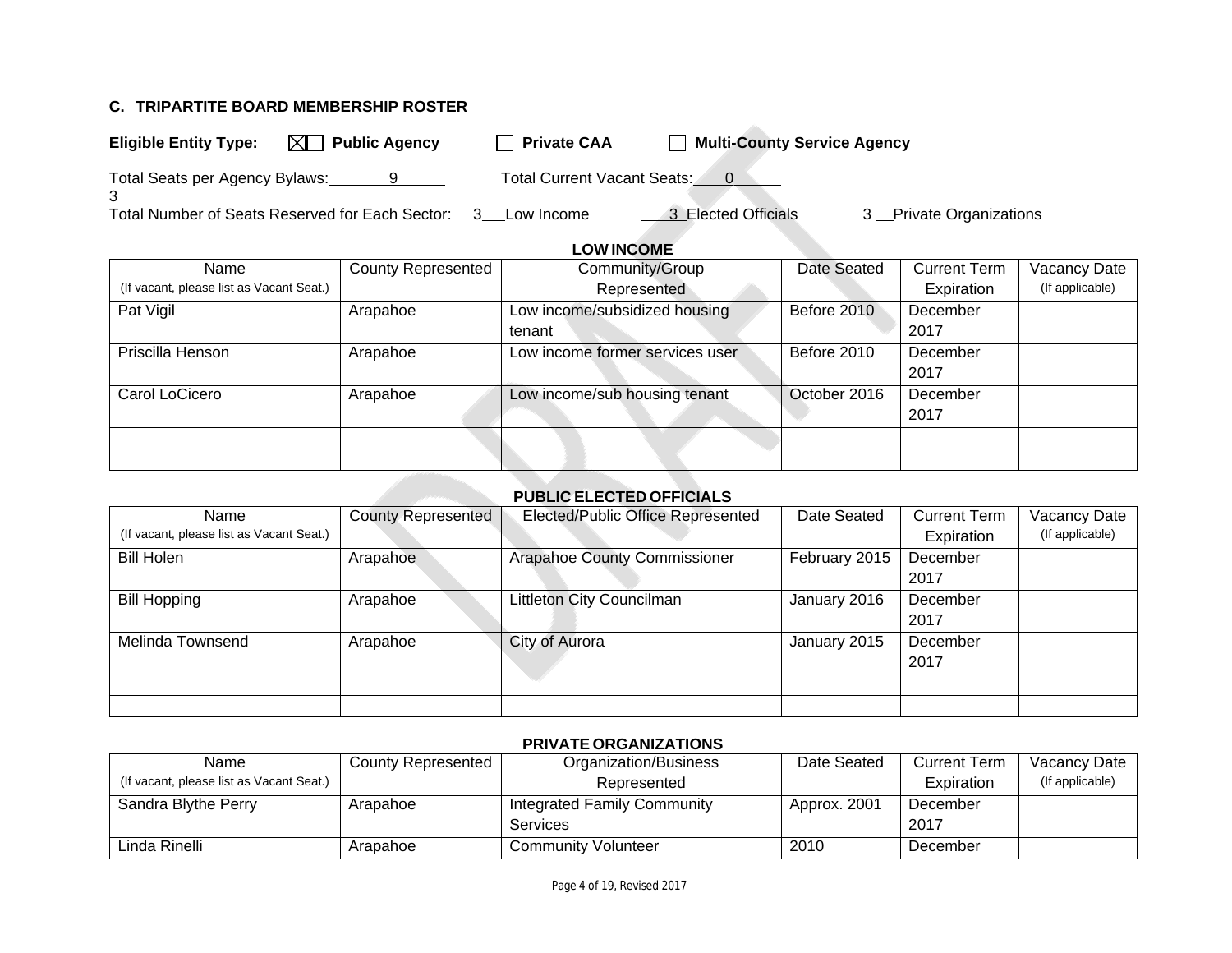|          |          |                             |              | 2017     |  |
|----------|----------|-----------------------------|--------------|----------|--|
| Jo Hamit | Arapahoe | South Metro Housing Options | January 2015 | December |  |
|          |          |                             |              | 2017     |  |
|          |          |                             |              |          |  |
|          |          |                             |              |          |  |

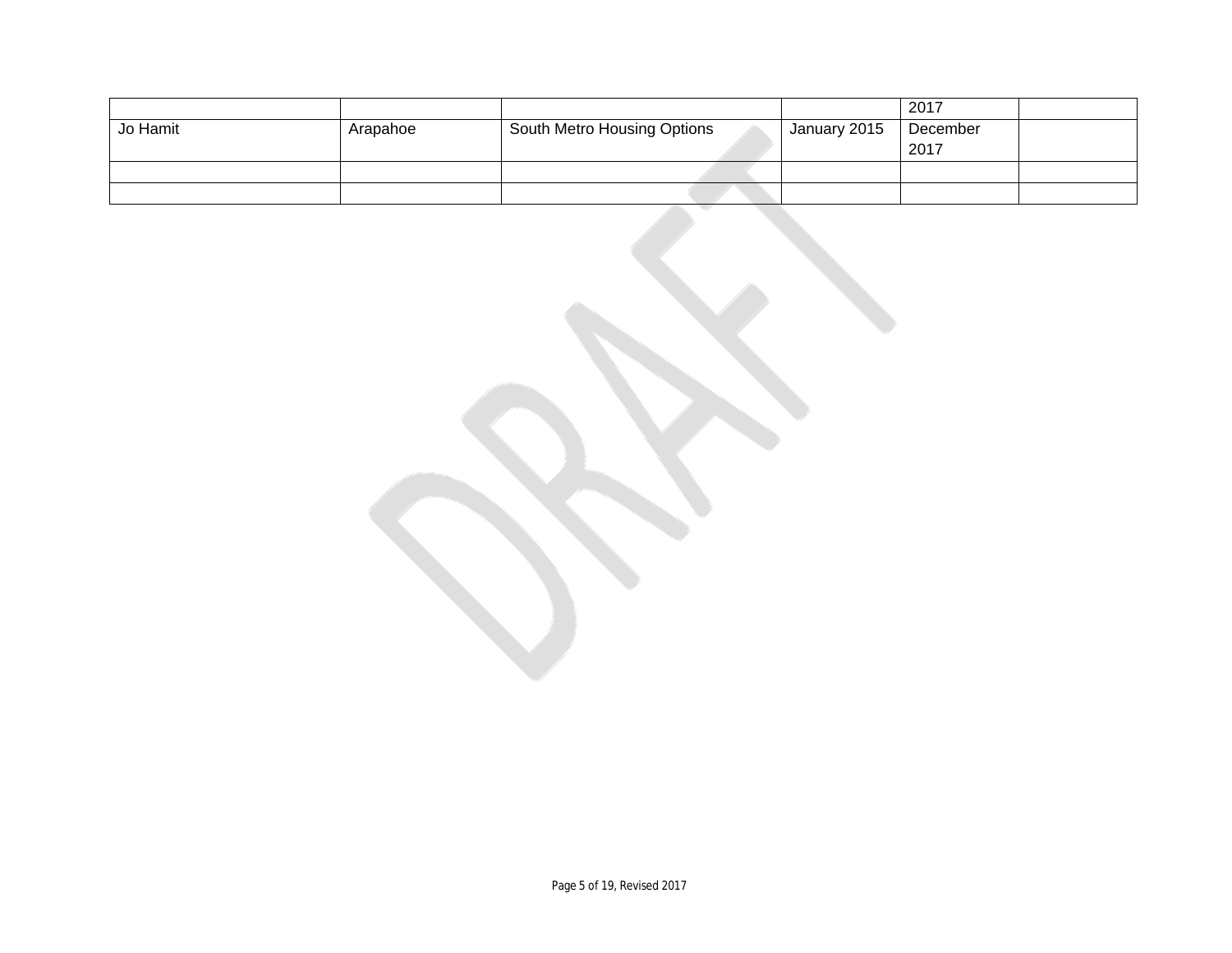### **D. BUDGET SUMMARY**

1. Please fill out the budget summary table, based on the CSBG projected FFY18 amount.

| <b>Revenue</b>                                                                 |                               |  |  |  |
|--------------------------------------------------------------------------------|-------------------------------|--|--|--|
| Provide the projected annual allocation given to you by the State CSBG Office. |                               |  |  |  |
| <b>CSBG Program</b>                                                            | FFY18 Projected Budget Amount |  |  |  |
| ∣ TOTAL                                                                        | \$528,517                     |  |  |  |

| <b>Expenses</b>                                                                                                                       |                               |  |  |  |  |  |
|---------------------------------------------------------------------------------------------------------------------------------------|-------------------------------|--|--|--|--|--|
| List budget category subtotals from your detailed budget and narrative. Total must match<br>projected allocation.                     |                               |  |  |  |  |  |
| <b>Expenditures by Category</b>                                                                                                       | FFY18 Projected Budget Amount |  |  |  |  |  |
| <b>Direct Costs</b>                                                                                                                   | \$503,517                     |  |  |  |  |  |
| Sub-recipients (grants and<br>contracts)                                                                                              | \$25,000                      |  |  |  |  |  |
| Indirect Costs (If applicable)                                                                                                        | \$                            |  |  |  |  |  |
| <b>TOTAL</b>                                                                                                                          | \$528,517                     |  |  |  |  |  |
| Please attach a detailed budget with narrative on the budget table<br>provided with application materials (Excel spreadsheet format). |                               |  |  |  |  |  |

⊠Г ⊠⊑ ⊠Г

- 2. I certify that CSBG funds will **not** be used for construction related expenses.
- 3. I certify that CSBG funds will **not** be used for any type of political activity.
- 4. I certify that CSBG funds will be used in accordance with Uniform Guidance.

### **E. PROJECT ELIGIBILITY**

The purpose of the CSBG program is to alleviate the causes and conditions of poverty in communities. Please select the Federal Objective(s) and National Goal(s) addressed in this application and plan.

**1. Federal Objectives, as listed in IM152.** (Select one or more objectives to be addressed in the Community Action Plan submitted.)

|  |  | Employment |  |
|--|--|------------|--|
|  |  |            |  |

- Education and Cognitive Development
- $\Box$  Income, Infrastructure, and Asset Building
- x Housing

xHealth and Social/Behavioral Development (includes Nutrition)

- Civic Engagement and Community Involvement
- $\overline{\Box}$  Services Supporting Multiple Domains
- x Linkages (e.g. partnerships that support multiple domains)
	- Agency Capacity Building
	- Other (e.g. emergency management/disaster relief)
	- **2. National Goals, as listed in IM152.** (Select one or more national goals to be addressed in the Community Action Plan submitted.)

*Grantee will be expected to report on the results of all CSBG-funded programs in relation to these goals in the CSBG IS Final Reports.*

- x Goal 1: Individuals and Families with low incomes are stable and achieve economic security.
	- $\Box$  Goal 2: Communities where people with low incomes live are healthy and offer economic opportunity.
		- Goal 3: People with low-incomes are engaged and active in building opportunities in communities.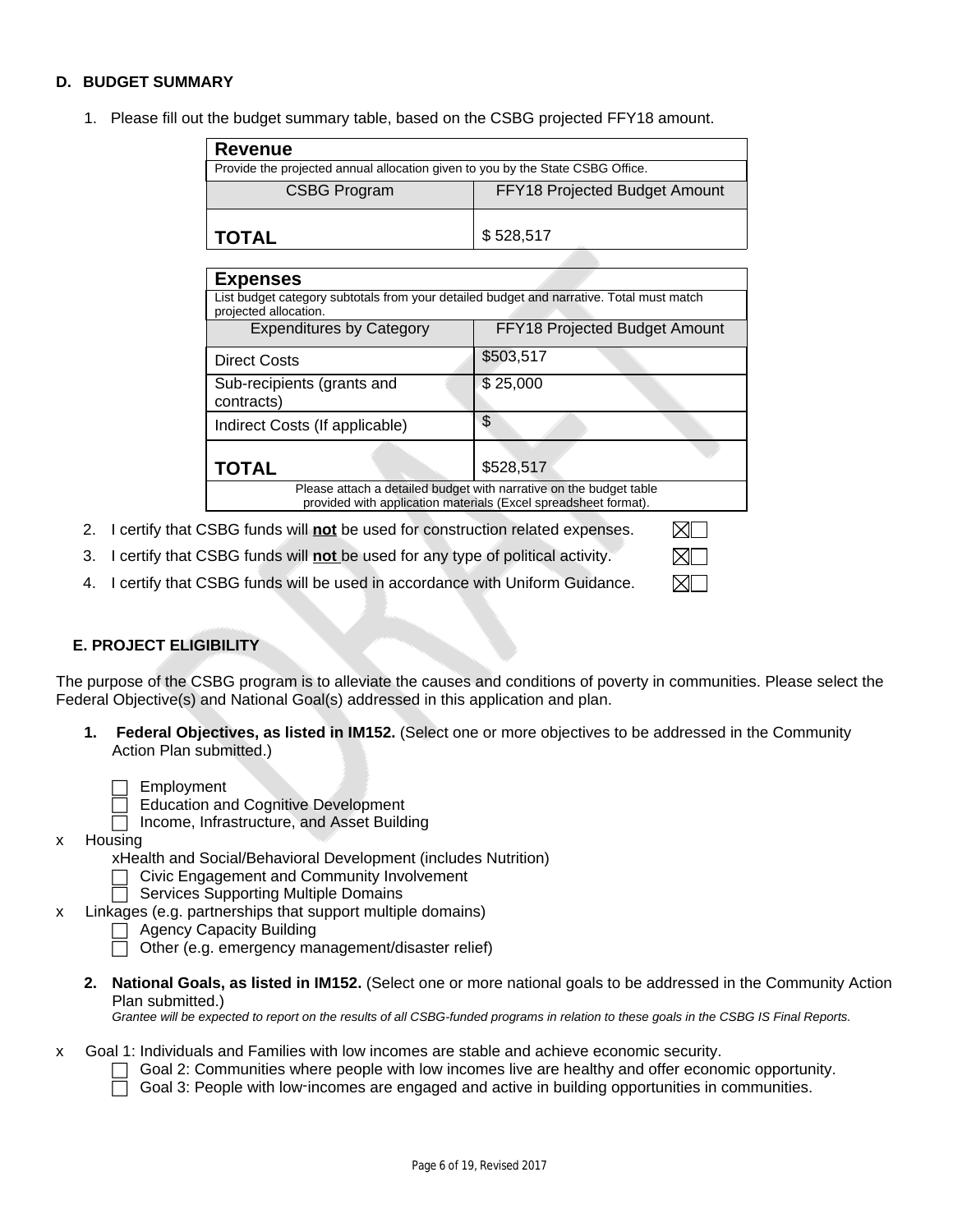**F. PROJECT INFORMATION -** *If applying for Linkages only, indicate "not applicable" for questions 1-4 in this section and proceed to question 5.*

**1.** Applicant must be able to demonstrate that customers of CSBG programs or services will be low-income individuals and/or families living at 125% Federal Poverty Level or below. Describe how customer eligibility based on Federal Poverty Level is determined, evaluated and tracked for the purpose of CSBG program activities.

We have an eligibility determination policy that requires an income form be completed with proof of income provided, an affidavit of legal residency, and demographic data as needed by CSBG. We utilize a database to track clients. All client information is contained in the database and reports are generated from this database. For clients of the Homemaker Program who may remain ongoing clients year to year, income eligibility is updated annually, beginning in February when the new Federal Poverty Levels are generally released. We also maintain paper files for all clients.

**2.** If the proposed project requires customers to complete an application or there is a selection process (e.g., emergency assistance, human services program, etc.), describe what procedures will be used to ensure that customers receiving assistance will be selected through an open and equitable process and that greatest community needs are addressed.

Homemaker Program –Eligibility is determined by the Eligibility Determination Policy. Because this program primarily serves seniors, turnover is sufficient to ensure that we can generally open new clients as they apply for assistance.

Housing Assistance – Housing Assistance follows an Eligibility Determination Policy. Given the Denver metro housing market, funds are not always available to meet all of the needs in any given month. Eligible applicants are served on a first come/first served basis until funds for the month are depleted. We do apportion funds out over a 12 month period to ensure that we can meet eviction prevention needs each month. We generally hold back some funds to allow for emergency situations that may have significant health impacts such as a disabled senior losing their housing situation.

Eastern Plains Emergency Assistance – We subcontract this program to Integrated Family Community Service and they follow CSBG guidelines for their application and eligibility process.

**3.** Please describe the notification process and grievance procedures for customers who are declined assistance. Both Homemaker and Emergency Housing Assistance clients are given a "Rights and Responsibilities" handout, which they sign, and which notes the grievance procedure among other information that they need to be aware of.

Generally the only reason a potential Homemaker client is denied services is due to being over income. Every effort is made to avoid putting clients through a lengthy application process which could delay accessing other services if it is apparent during our initial conversation that they are over income. In those instances, referrals are made to other organizations that have different eligibility guidelines and which may be accessible to clients. The majority of these conversations happen via the phone and if any level of unhappiness with the outcome is detected, they are given the opportunity to speak with the Program Manager which, if necessary would initiate the grievance process.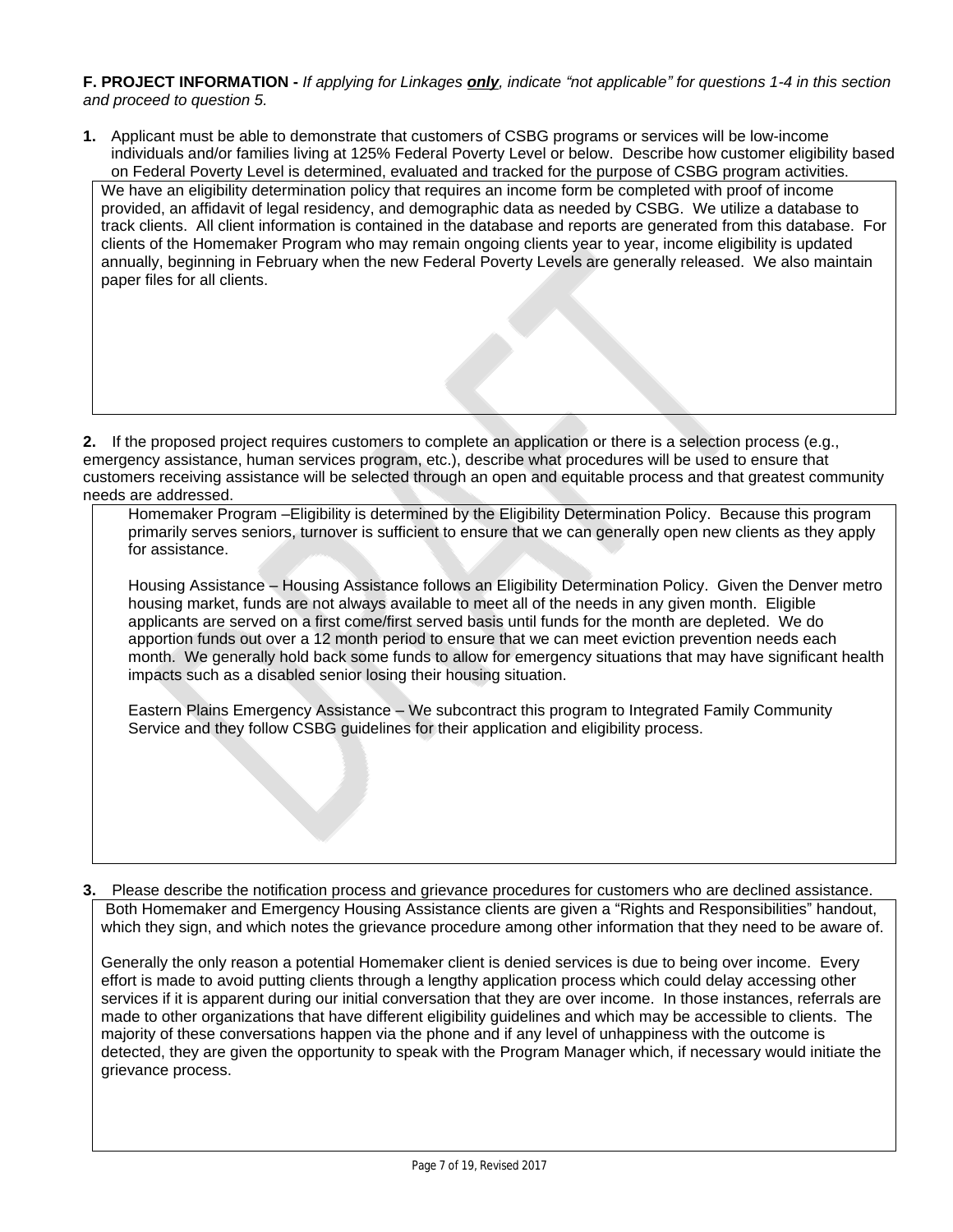4. If sub-recipients determine customer eligibility, please describe monitoring procedures the eligible entity uses to ensure the federal poverty level income requirement, selection process and notification/grievance procedures as listed in Question 1-3 are met. If no sub-recipients are used in this program, please indicate "not applicable."

As part of the "draw" that our sub-grantee submits to receive payment for services they have provided, they submit basic information from the application so that we can do a "desk audit" prior to authorizing payment. An annual monitoring of the sub-grantee is completed during the grant year using both our program and fiscal staff to review files and fiscal procedures.

5. If applying for Linkages, please describe how services provided will involve community partners, coordinate services and provide and evaluate community outcomes that address poverty. Please note that "information and referral" type services are not eligible as linkages. Rather, a coordinated and community-driven strategy to improve service delivery at the community level must be described and implemented.

Through our Senior Resources Division we are involved on many levels in the community with the various organizations who also provide senior services. Our Homemaker Program is considered an entry level program into the senior services world, targeting those people who are no longer able to be completely independent in their ADL's and IADL's but do not yet meet the level of care requirements for Medicaid funded Home and Community Based Services. As part of the various funding streams that we have serving seniors we work closely with a number of agencies and organizations within the community. We are funded through the Denver Regional Council of Governments Area Agency on Aging and as such are active participants in the Aging and Disability Resource Center Advisory Committee and also attend regular meetings with all organizations funded through the AAA. We also participate in the User Group through the AAA which brings together all funded partners.

Through the Arapahoe County Council on Aging we are able to bring together a network of individuals and organizations that share information and develop new relationships through networking. We have also worked with identified gaps such as organizing a food drive for a rural food bank and providing Christmas gifts to low income seniors who are involved with Adult Protective Services and have no family.

As we work with all of the various organizations that provide services to seniors we are able to use our knowledge and resources to ensure that each senior is referred to the appropriate programs to help them remain independent in their own homes for as long as possible. Some of those programs include the 4 meals on wheels programs that operate within Arapahoe County, all of which receive some funding from various funding streams through the County, transportation programs, and a number of services that we fund through CDBG funds.

We are active members of the HANDS network (Helping Arapahoe Neighbors Discover Supports), an organization that brings together non-profits, government and faith based organizations to develop solutions to needs and gaps in service that are identified. These are often on the family level.

Because both the Senior Resources Division and the Housing and Community Development Division are managed by the same Division Manager we have been able to bring some synergies between services and funding. For example, we utilize some Community Development Block Grant funds to pay for a Housing Specialist who works with people being displaced or who are already homeless and we bring some CSBG funds into the mix to provide some emergency rent and security deposit assistance to help those households who income qualify. We utilize CDBG funds, through a sub-grantee to assist those households who may not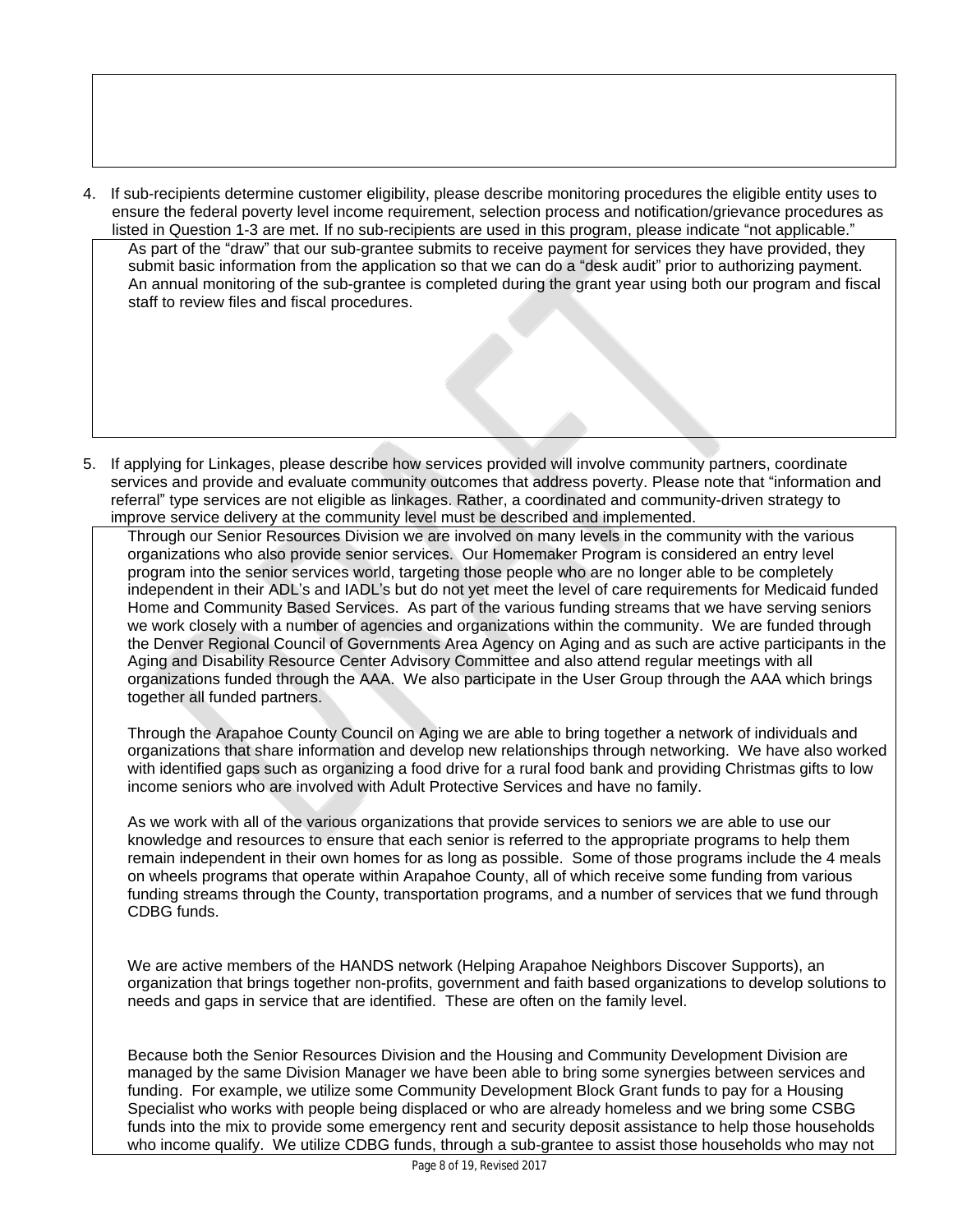qualify for CSBG but still have a need. The combination of these funding efforts is able to make an impact of some of our families experiencing housing crisis'.

Additionally, we have staff who participate in the review and recommendation for funding for CSBG, CDBG, and the Arapahoe County's Aid to Agencies funding which allows us to ensure there is no duplication of services in the funding streams and also to build relationships across funding sources. One of our recent endeavors with HOME funds has been to not just secure HOME units in projects that we fund, but to ensure that those HOME units are made available to families who are participating in the Tenant Based Rental Assistance Programs that we provide funding for. This provides these families with access to affordable housing and the continued wrap around services for two years to help them achieve success.

We also currently sit on the Leadership Committee for GOALS, a two generation project that is being developed with Human Services and several non-profits and may use both CDBG and CSBG funds once the project is off the ground.

## **G. COMMUNITY NEEDS ASSESSMENT**

1. Describe the **community needs assessment methods and process** used to determine the needs to be addressed in this Community Action Plan. If serving multiple counties, describe how the community needs assessment process gathered information from all participating counties. Be sure to include how **low-income individuals** as well as **other community organizations** contributed to this community needs assessment.

Arapahoe County completed a Request for Proposals process to secure Joining Vision and Action as a consultant to complete our Community Needs Assessment. This needs assessment included focus groups targeting low income community members held in both English and Spanish throughout the County (including the rural eastern plains), resident surveys in English and Spanish held in locations that target low income community members such as Human Services waiting area, housing authorities and organizations providing services to low income people, organizational surveys, key informant interviews, and data and document reviews to prepare a final Community Needs Assessment Report. A list of community organizations ranging from homeless liaisons in schools to mental health providers, food banks, homeless service coordinators, and faith based groups was provided to JVA to work with.

The information gathering process took place from May through July 2017 with the draft being presented to the CSBG Tri Partite Board on July 26, 2017. The final needs assessment was presented to the Board of County Commissioners on August 15, 2017 followed by a study session with the Board of County Commissioners on 8/21/17 to present the Community Action Plan. Following the Public Notice Period final approval of the Action Plan was made by the Tri Partite Board on September 13, 2017 and the Public Hearing with the BOCC was held on 9/19/17.

A public comment period was held from Monday August 14 to Tuesday, September 12, 2017. The legal notice was posted in The Villager as per County Policy.

2. Describe community **demographic data** specific to poverty and its prevalence related to (at a minimum) gender, age and race/ethnicity for the service area in this community needs assessment. Identify the source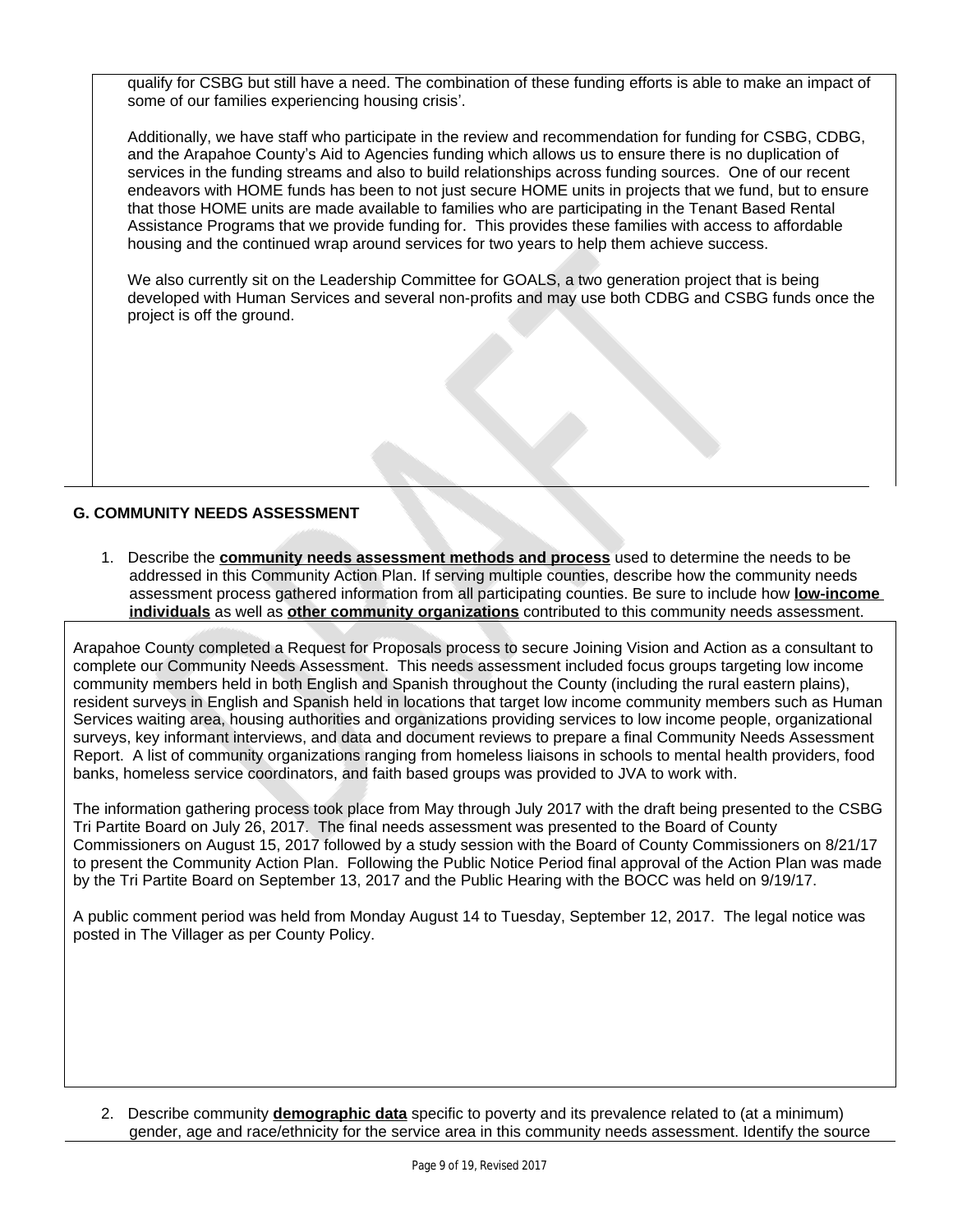#### used to determine this information.

-

Several sources were used by our consultants, JVA to examine demographic data related to poverty and it's prevalence including the United States Census Bureau, Arapahoe County Colorado Demographics; Colorado Children's Campaign and the American Fact Finder among others. The complete list is in the Needs Assessment Report. In addition resident surveys and focus groups were held throughout the County as were key informant interviews.

Some facts determined through the data collected included:

- 66.40% of survey respondents were female, 32.90% were male and 0.70% identified as transgendered.
- Resident survey participants included those who identified with the following groups; Immigrant, 9.7%; Refugee, 0.6%; LGBTQ Community, 4.9%; Veteran, 5.8%; Individuals with disability, 18.8%.
- Poverty rates have declined in Arapahoe County, specifically for female headed households (2005 = 21.4%) and  $2015 = 18.8\%$
- Poverty rates declined for households over the age of  $65$  ( $2005 = 7.5\%$  and  $2015 = 3.2\%$ )
- Arapahoe County's school dropout rate has declined from 11% in 2005 to 7% in 2015. The poverty rate of those who do not complete high school is 26% compared to high school graduates at 11.1% and those with a bachelors degree or higher of 4.6%.
- Arapahoe County has approximately 82,000 households that are considered cost burdened by housing.
- Approximately 78,400 individuals in Arapahoe County are considered food insecure. 42.9% of Arapahoe County's children qualify for free or reduced lunches.
- Older adults are the fastest growing population in Arapahoe County, increasing 60% in the 10 years between 2005 and 2015. Creating and maintaining services that allow seniors to age in place was noted by several key informants as a need.

3. Describe how both **qualitative and quantitative data** were incorporated into the design and execution of the community needs assessment., Include the community resources available and those that are lacking, as identified in the community needs assessment. Identify any internal and external sources of data that were used in the process. Identify any barriers to data collection that were encountered in the process.

Quantitative data collection included reviewing demographic data available from sources such as the U.S. Census and American Community Survey. Data examined includes income, insurance, housing, employment, ethnicity, age and education. Existing reports containing data relevant to services used by low income residents (such as Medicaid and nutrition) were used. In addition a survey was developed for use with low income residents and was conducted at multiple locations throughout the county such as Human Services wait areas and public housing sites. An organizational survey was developed and conducted with organizations that provide services to low income residents in Arapahoe County.

Qualitative research included resident focus groups and key informant interviews.

Through the data analysis process both quantitative and qualitative techniques were applied. Specific quantitative techniques included descriptive, univariate, and multivariate analyses and interpretation, factor analysis and scale reliability. Qualitative analysis techniques included thematic pattern matching, content analysis, and grounded theory analysis.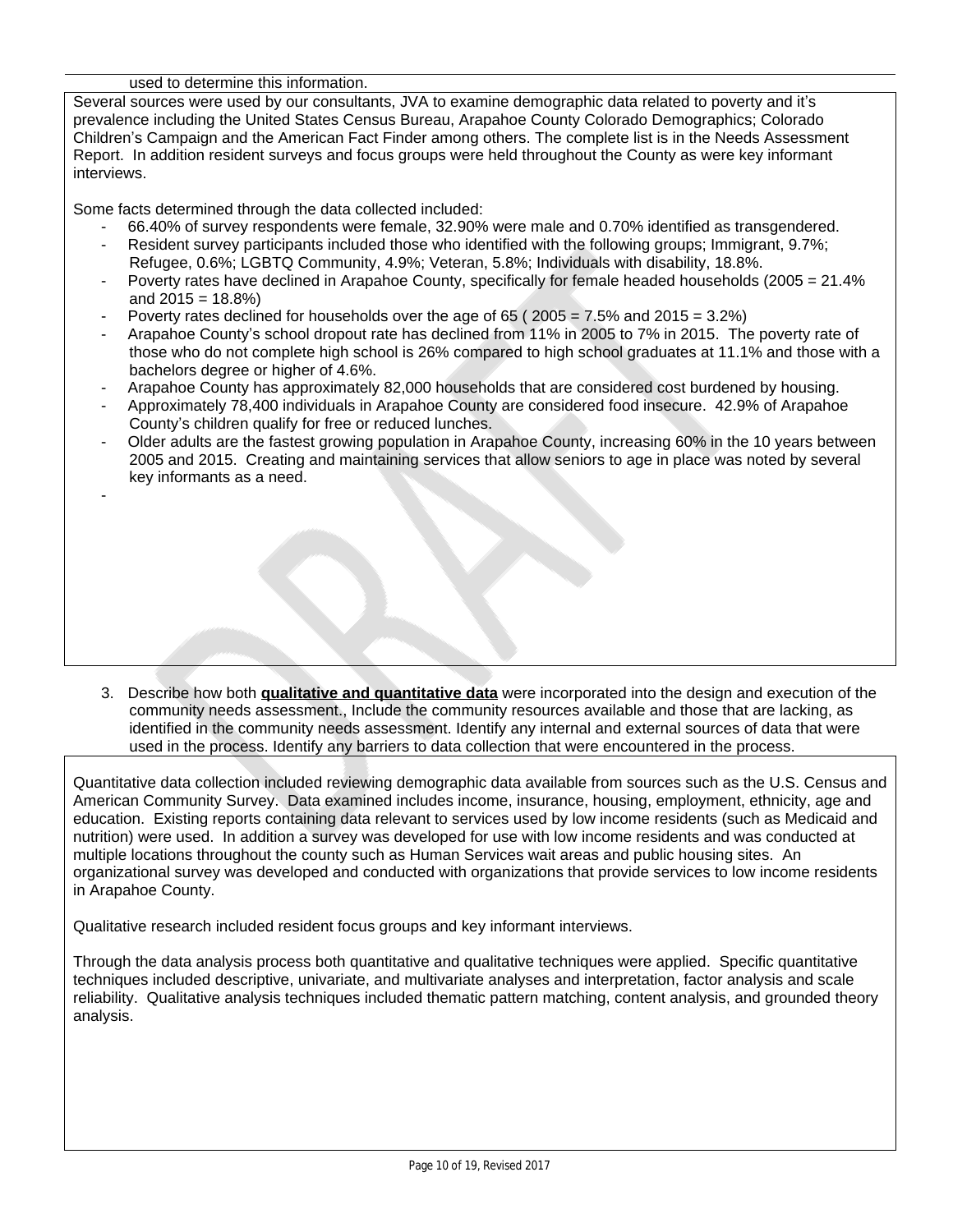4. Based on the results of the community needs assessment, what are the key **causes and conditions** of poverty in the service area? What are the needs or conditions (economic or otherwise) contributing to poverty in the community that this application and plan will address?

Cited as the top key cause and condition of poverty in Arapahoe County is the lack of access to stable and affordable housing. This has an impact on everyone from young children who are unable to be stable in their schools to adults who are unable to secure housing within reasonable access to jobs to seniors on fixed incomes who can no longer make ends meet. As people are forced to live further and further away from jobs transportation plays a larger role in being successful in employment. While some areas of Arapahoe County have access to RTD services, many areas do not. For those people who are dependent on cars, a simple car repair can escalate to a resulting job loss due to work time missed. Overall the unemployment rate in Arapahoe County is very low, approximately 2.3%. It should be noted that when the unemployment rate is that low, the people who remain unemployed tend to have significant barriers and require more assistance to be successful.

Access to emergency services was seen as a key contributor to the poverty cycle in Arapahoe County by community residents while service providers indicated it was one of the lowest unmet needs in the county. There is a wide network of organizations, food banks, etc. that provide service but many organizations run out of funds for assistance such as rent early in the month.

Financial literacy/income management was seen as a moderate gap in the County. There is a direct link between financial literacy and poverty.

Linkages was seen as a moderate gap in the community with knowledge of available services being rated as the most frequent barrier to accessing community services.

Except among rural residents, nutrition was rated as one of the lower needs in the county with access to a number of nutrition programs ranging from those Meals on Wheels programs that serve seniors, to SNAP, to a vast network of food banks operated throughout the county generally meeting the needs of the non-rural population.

Lack of affordable childcare was cited as directly impacting lower income residents' ability to find and maintain employment, particularly if available jobs were outside of normal working hours such as second or third shift.

Our community needs assessment also noted that older adults are the fastest growing population in Arapahoe County and that funding for senior services is fairly limited. We know that whenever possible seniors prefer to age in place. Key informants in the survey noted that as payment sources such as Medicare and Medicaid are impacted by federal funding decisions, many seniors will have no choice but to age in place so creating and maintaining services to help them do so will be necessary.

### **H. COMMUNITY ACTION PLAN (3 YEARS)**

1. What specific **strategies and services** will be employed through the community action plan to address the needs identified in the community needs assessment? [Click here for examples from the new annual report.](https://www.acf.hhs.gov/sites/default/files/ocs/rpt_csbg_annual_report_final.pdf)

**Health and Social/Behavioral Development** – We will provide a Homemaker Program targeting low income senior and disabled individuals at the entry level of needing services. Through this program we specifically target people who do not qualify for Medicaid funded Home and Community Based Services but who are unable to carry out their Independent Activities of Daily Living. Services provided include vacuuming, cleaning kitchen and bathroom areas, trash removal, dusting, laundry, grocery shopping and RX pickup. Services provided to individuals vary depending on their needs and abilities.

**Housing Services-** We will provide emergency rent, mortgage, mobile home lot rent, or security deposits to income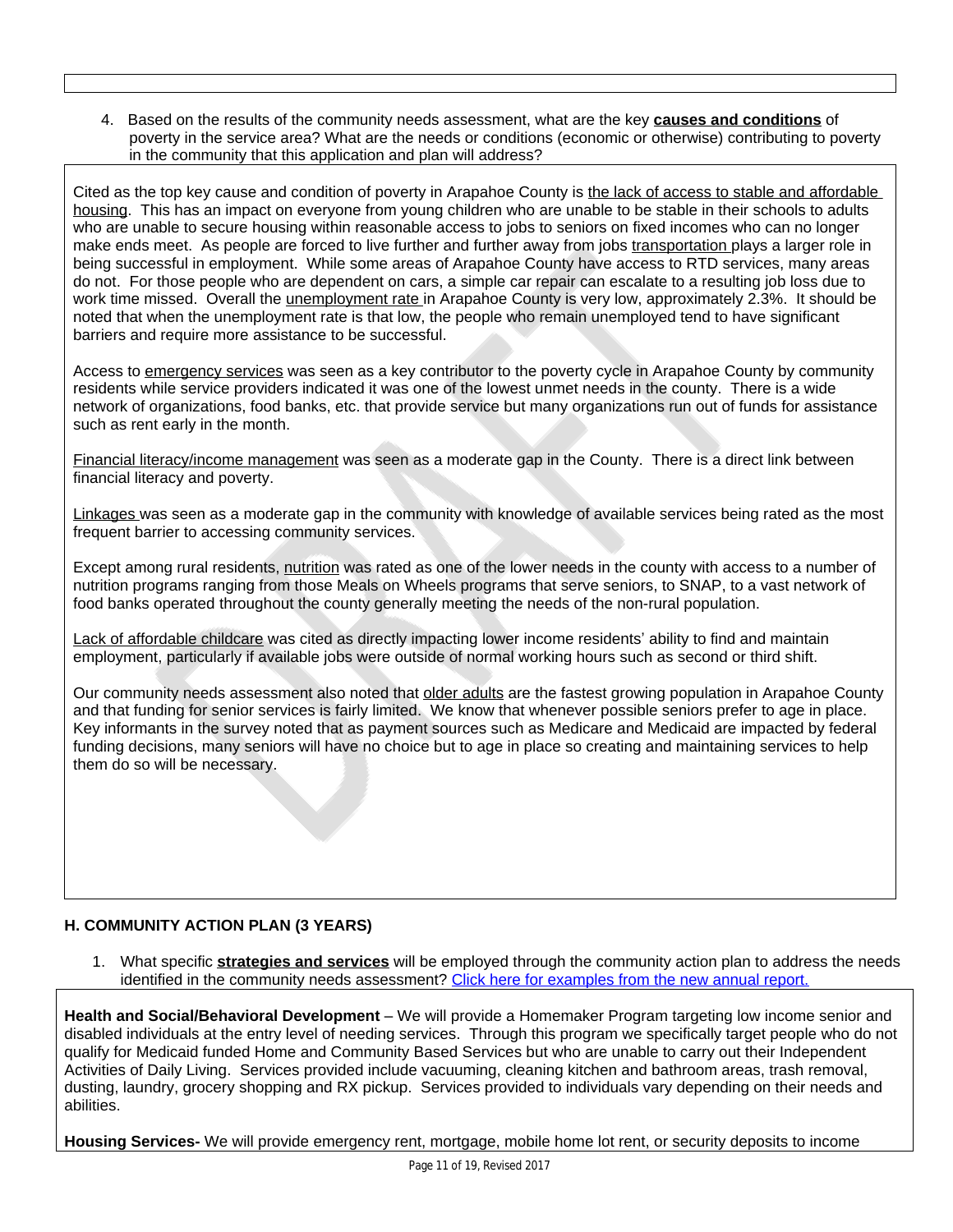eligible households with emergency housing needs caused by a pending eviction or to secure new housing for households who have lost their housing situation. Utility assistance may also be provided to prevent the loss of or to secure electricity, gas, heat, or water.

**Housing Services – Eastern Plains-** We will subcontract with Integrated Family Community Services to provide emergency rent, mortgage payments, mobile home lot rent, or security deposits to income eligible households with emergency housing needs caused by a pending eviction or to secure new housing for households who have lost their housing situation. Utility assistance ma also be provided to prevent the loss of or to secure electricity, gas, propane, heat or water. IFCS will be allowed to utilize up to 10% of the grant for administrative costs including case management, supervision, and the fiscal activities for processing payments and reporting.

**Housing Stability**- We will provide approximately 15 income eligible households facing a housing crisis with rental assistance consisting of 100% of rent the first month, 50% of rent the second month, and 25% of rent the third month in attempt to help stabilize their living situation.

**2.** Describe the **expected outcomes** for the customers or community that will be achieved. Include the projected number of unduplicated customers to be served and the projected success rate. Indicate whether each outcome is a **family, agency or community** level outcome.

### **Family Outcome- Health and Social/Behavioral Development**

**Homemaker Program**- through the Homemaker Program we will serve 375 senior and disabled individuals with regular, routine housekeeping services that will support their ability to maintain an independent living situation. 75% of these will remain independent in their own homes throughout the grant year.

### **Family Outcome – Housing Services**

**Emergency Housing Program** – Through our Emergency Housing Program 50 households will receive financial assistance with rent, mortgage, security deposit, and mobile home lot rent to prevent eviction or secure safe and affordable housing. 40 of these households will remain stable in their housing for 90 days. 25 will remain stable in their housing for 180 days.

#### **Family Outcome – Eastern Plains Housing Services**

12 families will receive assistance with rent, mobile home lot rent, mortgage, utilities, or heat to stabilize their living situation in the rural eastern plains area. 10 of these families will remain stable in their living situation at 90 days and 8 will remain stable for 180 days.

### **Family Outcome – Housing Stability**

15 families will receive assistance with rent equaling 100% of rent for the first month, 50% for the second month and 25% for the third month to maintain or acquire stable housing. 15 families will remain stable at the 90 day point and 12 will remain stable at 180 days.

**How will success be measured? Include the outcome indicators, the data collection and/or measurement tool, the person responsible for evaluation and the frequency of data collection and evaluation. Include both the quantitative and qualitative evaluation techniques.**

3. How will success be measured? Include the **outcome indicators, the data collection and/or measurement tool, the person(s) responsible for evaluation and the frequency of data collection and evaluation**. Include both quantitative and qualitative evaluation techniques. [Click here for examples from the new annual report.](https://www.acf.hhs.gov/sites/default/files/ocs/rpt_csbg_annual_report_final.pdf)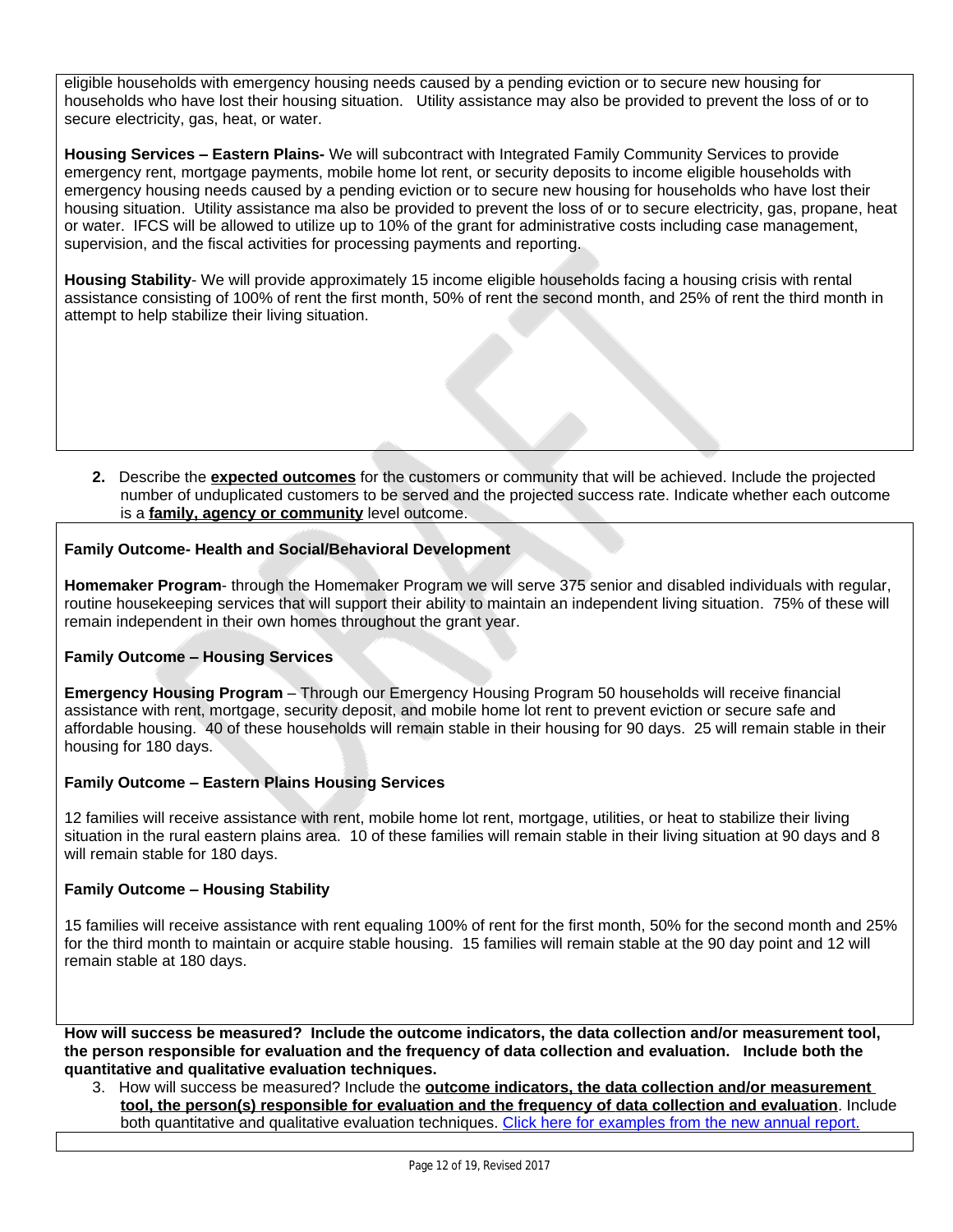**Homemaker Program** – All client related data is captured in our database and reports are generated from this database. The Senior Resources Division Manager has the primary responsibility for generating reports, evaluating data, and submitting reports internally and externally. In addition, a satisfaction survey is completed annually by clients participating in this program which provides opportunity for qualitative measurement of their satisfaction with services and any suggestions they may have.

**Emergency Housing Program -** All client related data is captured in our database and reports are generated from this database. Success will also be measured by checking in with clients at 90 and 180 days after services. These results are tracked by the Housing Specialist. The Senior Resources Division Manager has primary responsibility for generating reports, evaluating data and submitting reports both internally and externally.

**Eastern Plains Emergency Housing** – Data is captured by the sub-grantee through their record keeping process and reported to the Senior Resources Division Manger quarterly.

**Housing Stability Program** - All client related data is captured in our database and reports are generated from this database. Success will also be measured by checking in with clients at 90 and 180 days after services. These results are tracked by the Housing Specialist. The Senior Resources Division Manager has primary responsibility for generating reports, evaluating data and submitting reports both internally and externally.

4. What **other community entities, organizations, or stakeholders** recognize the value of this program as partners in this plan? Please describe how your partners are contributing to this project and how services will be coordinated. Describe how duplication of services will be avoided.

### **Homemaker Program**

The three Housing Authorities serving Arapahoe County are very supportive of the services we provide. Because their residents are subject to meeting HUD housing inspections our services prevent many of their residents from evictions. The service coordinators at the various housing authorities make referrals to us. Two of our Tri Partite Board members are from housing authorities and work very closely with us. We are the only Homemaker Program providing service to the entire county. There are two Denver based programs with different income guidelines who serve a few Arapahoe County clients. We generally refer clients who do not qualify for our services due to income, to those programs. We are able to avoid duplication with Medicaid funded HCBS services by having a link to the Human Services Database which allows us to check clients to ensure that they are not receiving those services.

Various hospitals, physicians groups, and other health care organizations are increasingly recognizing the value of Homemaker Services. As Medicare has tightened up rules regarding paying for readmission to hospitals under certain circumstances, these groups are finding a benefit in having a variety of services available to their low income clients.

### **Housing Program/Housing Stability Program**

Our emergency rent, security deposit assistance is supported by the Housing Authorities, organizations such as Aurora@Home, Family Promise, and by several property management groups who are trying to maintain their tenants in their apartments and prevent evictions. Because this is a new program that has only been in existence six months we are still building relationships. Services are coordinated through the various committees that we all participate in and through the communication channels we have in place. We are able to avoid duplication of services by communicating with other organizations that provide rental assistance.

#### **Housing Program – Eastern Plains**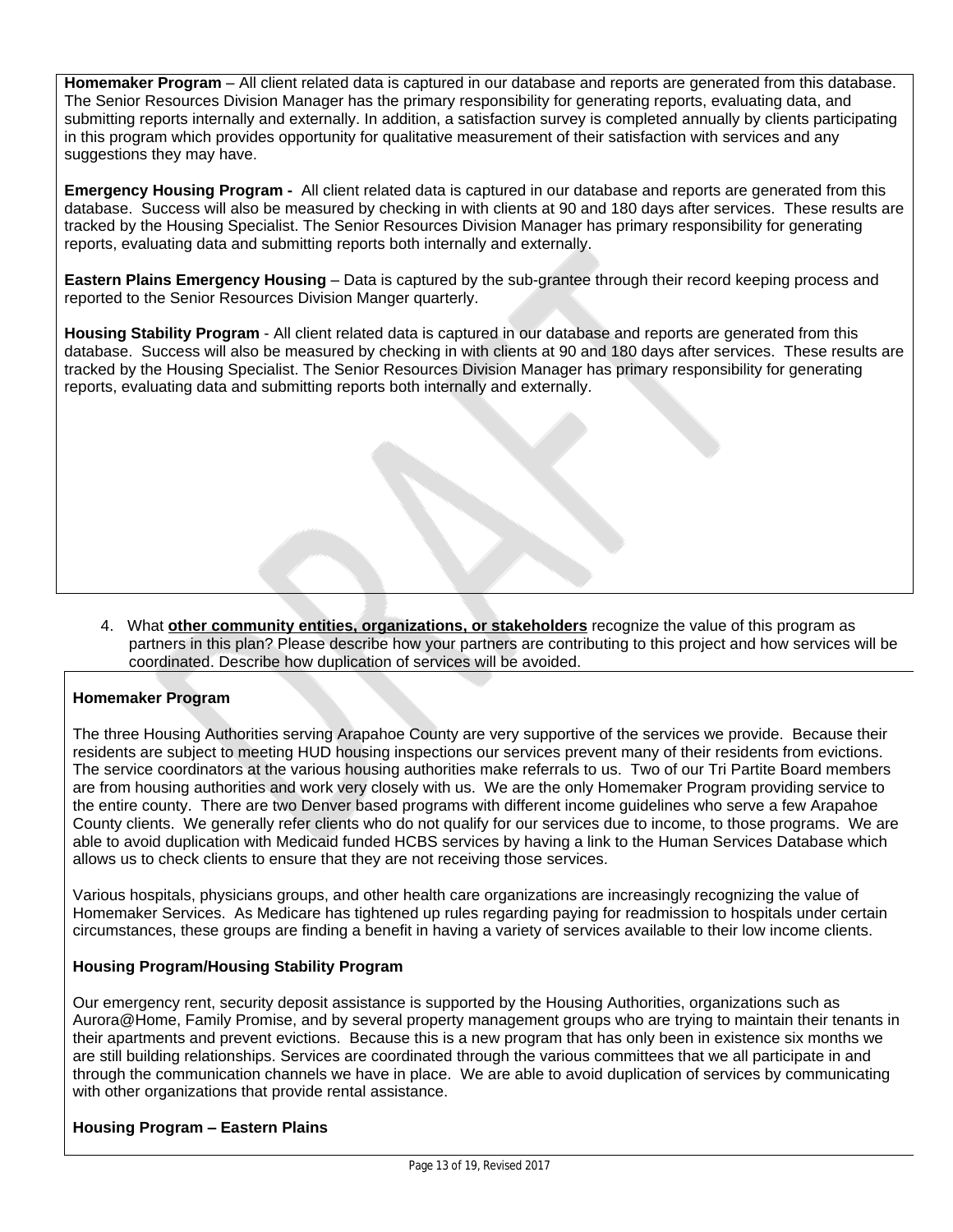This program is strongly supported by the Strasburg CARES Food Bank and we receive the majority of our referrals from them for families that they are assisting. The Byers and Deer Trail Libraries have been willing to hold application packets for people and also to provide free access to faxing information. The Bennett Town Hall has been willing to provide application packets and free faxing. The Strasburg Community Church was willing to partner with us in holding a focus group during our needs assessment and also makes referrals to us. We are able to avoid duplication of services because there are no other organizations that will provide a full months' rent or full security deposit. The only assistance currently available tends to be in small increments such as \$100 from a church.

5. Describe **how CSBG funds are leveraged** with other cash and in-kind resources in the community. In what ways does CSBG fill gaps in services or address unmet needs in the community?

### **Homemaker Program**

In addition to the CSBG funds utilized in this program, we also provide approximately \$200,000 in Arapahoe County General Funds that assist us to provide services to those people who are between 125% to 175% of the Federal Poverty Level. We have additional services such as Chore and Transportation that support independence for seniors through other funding sources such the Older Americans Act/State Funding for Seniors and Arapahoe County General Funds. We also have a partnership with Home Instead and through their holiday gift program they are able to provide gifts to approximately 100 of our lowest income and most isolated seniors. The total value of these gifts generally exceeds \$2,000. Our partnership with Arapahoe County's Judicial Services program allows us to access fleece blankets made through the Alternative Service/Useful Public Service program to provide to each new client. The value of these donations exceeds \$2000 a year.

The CSBG funded Homemaker Program fills the gap in services for low income senior and disabled individuals that wealthier households are able to meet through assets or long term care insurance. The program prevents low income individuals from having to move to assisted living or nursing home care prematurely thereby both supporting their independence and also reducing the tax burden of paying for more people to be in fulltime care situations through Medicaid.

### **Emergency Housing/Eastern Plains Emergency Services/Housing Stability**

We utilize CDBG and HOME funds to assist with housing needs in the community. For example CDBG funds are used to fund a case manager at the Family Tree House of Hope Shelter and we work with and sit on committees with other Family Tree staff. CDBG funds are also subcontracted to Integrated Family Community Services to assist with emergency rental needs. An advantage to using both CSBG and CDBG funds to assist with rent is that the income levels are different. We can target the lowest income families to CSBG and those families with slightly higher income to CDBG funds. HOME funds are used to fund two Tenant Based Rental Assistance Programs and we work closely with HOME units that we have through new construction or rehab to bring some of the TBRA families into those properties as a next step in their progression toward self-sufficiency.

Arapahoe County also uses their Aid to Agencies funds to provide funding for housing related needs such as rental assistance through Integrated Family Community Services, funding for Gateway Battered Women's Shelter, Comitis Crisis Shelter, and the HAAT Task Force which provides emergency shelter on cold weather nights in Western Arapahoe County where there are no drop in shelters.

6. How is **Results Oriented Management and Accountability (ROMA)** – the 5-step process of assessment, planning, implementation, achievement of results and evaluation – used in your agency and program? Describe how you achieve **each of the five steps** in the process.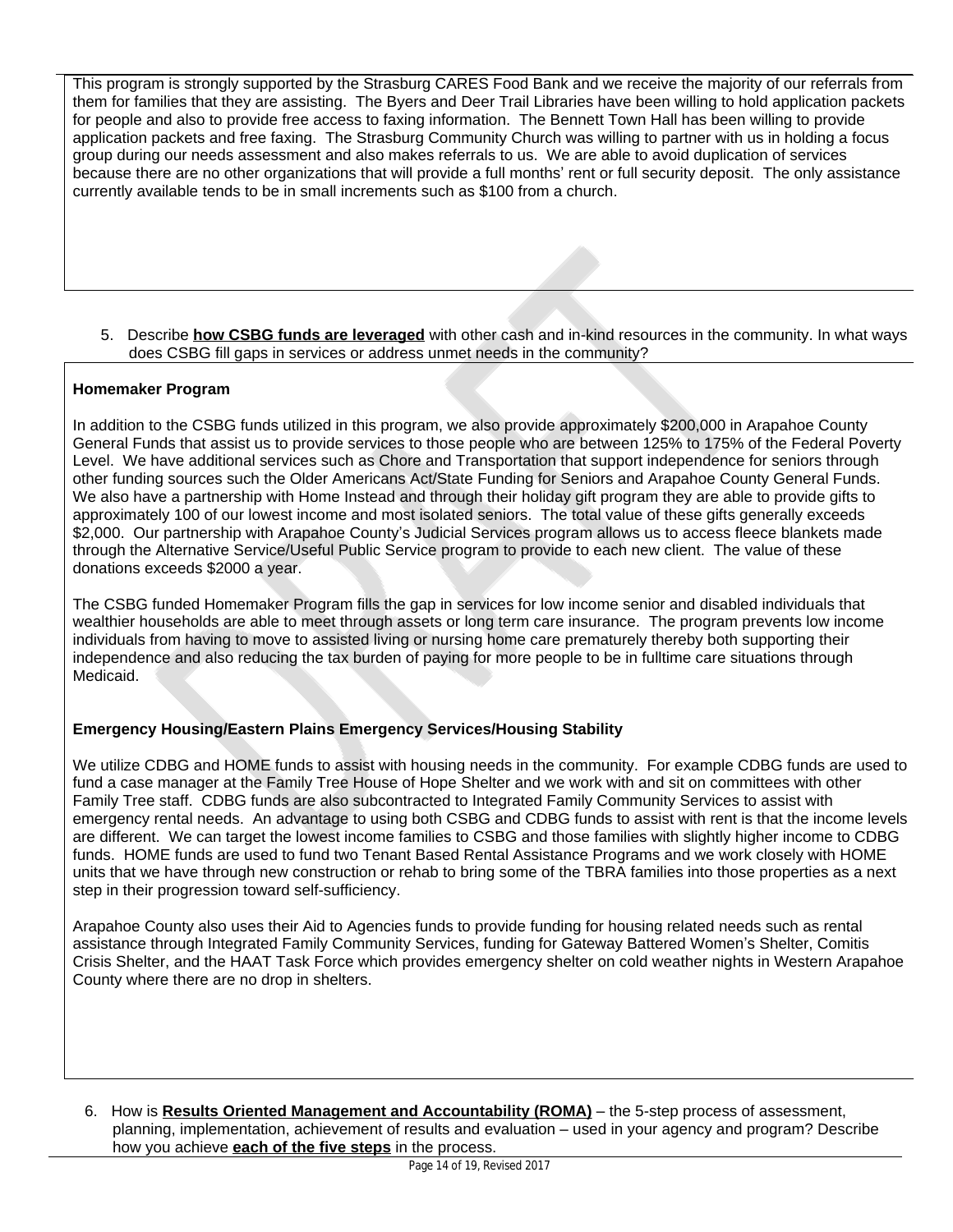- 1. Using information gathered from the community through the needs assessment combined with what we know to exist or be funded through other sources we identify problems or needs that are appropriate for CSBG funding.
- 2. We identify the service or activity that we will be providing to address that need including the number of people we anticipate serving.
- 3. The planned outcome is identified including the percent of clients we expect to achieve that outcome.
- 4. We collect data from our various data bases and surveys and report on the data at least quarterly (depending on who we are reporting to, i.e the County or DOLA.)
- 5. We report on the actual results of the service activity including numbers of clients served and the percent who achieve the outcome.
- 6. For planning purposes we may use the information gathered to determine changes for future activities.

7. When was the last **ROMA training** accessed by the organization? Who attended, and who provided the training?

2016 Provided by Josiah Masingale/Colorado Community Action Association Attended by Linda Haley, Division Manager and Lauren Thomas, Program Coordinator

### 8. Did a **Certified ROMA Trainer** review this Community Action Plan prior to submission?

X Yes No

Provide the name of the Certified ROMA Trainer who completed the review. The Community Action Plan was reviewed at the CCAA Conference on Poverty in Crested Butte August 7-11, 2017.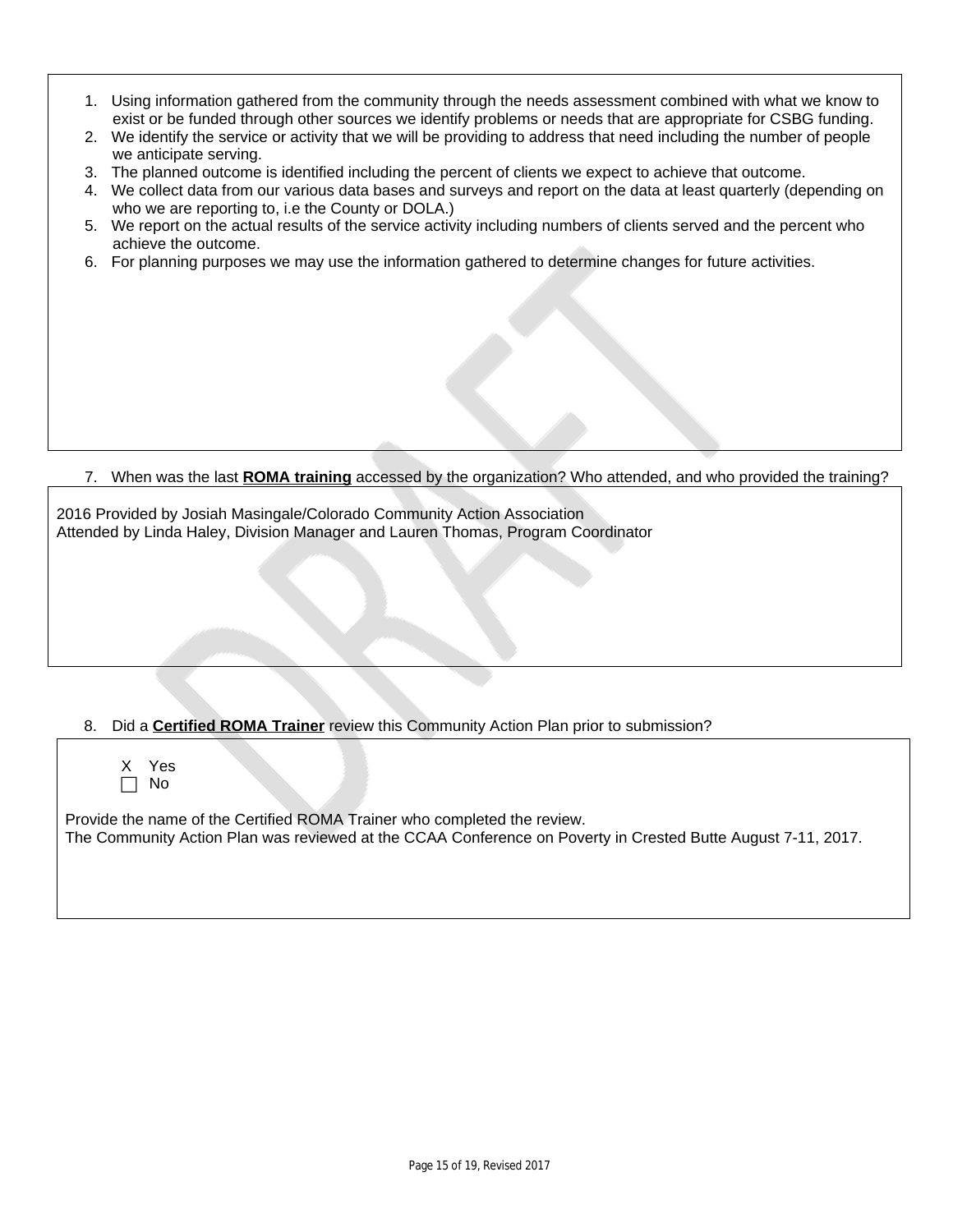## **I. STRATEGIC PLAN (5 YEARS)**

**1.** What is the **long-term vision** for the CSBG program at your organization or department? How does this vision address reduction of poverty, revitalization of low income communities, and/or empowerment of people with low incomes to become more self-sufficient?

The long term vision for CSBG funds within the Community Resources Department is to continue providing programs in areas that we see gaps. Because the Community Resources Department as a whole manages a number of funding streams including Weatherization, Workforce Center funds, Community Development Block Grant, HOME Investment Partnership Funds, Older American's Act Funds, etc. determining how to use CSBG funds is part of the puzzle of looking not just at where a needs assessment may indicate there are gaps but also determining what other funding is being used to fill those gaps. For example, while it is clearly demonstrated that not completing high school is a barrier to meeting self-sufficiency, the high school drop-out rate has decreased significantly over the past 10 years and Arapahoe County is home to a number of excellent school systems including Aurora, Littleton and Cherry Creek. We have chosen to address the one area, Sheridan, with higher drop-out rates through a CDBG funded mentoring program operated by Big Brother's/Big Sisters.

As the senior population continues to grow, and will double by 2040, we continue to see providing low income seniors and disabled residents in Arapahoe County with opportunities to maintain independence and self-sufficiency in their own homes as one of the best uses of our CSBG funds. Senior and disabled people with higher incomes have options for maintaining their independence including utilizing assets and long term care insurance. By supporting independence for seniors it allows them to remain active in their own communities, fulfills the desire most people have to age in place, and saves the community money on the whole as the cost for Medicaid funded long term care services in an assisted living or nursing home far exceeds the cost to maintain someone in their own home.

The other area which we see no signs of immediate relief is the high cost of rent in the housing market. Given that the majority of households do not have sufficient savings to meet a \$400 emergency such as a car repair, we are seeing more and more individuals and families who are losing their housing situations due to missing work for a week, spending their funds on an emergency such as a car repair or child's illness. In the time period 1/1/17-6/30/17 we handled over 500 calls from Arapahoe County residents in a housing crisis. While many of these situations only need informational assistance and direction in a housing search, utilizing funds to provide some rent, mortgage payment, or security deposit assistance has helped in particular with some of the more complex situations.

As the Community Needs Assessment clearly showed, residents in the rural Eastern Plains have fewer resources available to them when they have emergencies. Because some of the CSBG funding increase we received was directly related to the "inverse density" noted in the formula changes and because there are fewer resources, we developed and plan to continue funding the Eastern Plains Emergency Services program to provide housing, utility, and fuel related assistance.

**2.** What **strengths, weaknesses, opportunities and threats** contribute to the organization or department's ability to achieve the long term vision indicated above. Strengths and weaknesses are internal to the organization. Opportunities and threats are external to the organization.

Strengths:

- 1. The variety of programs/funding streams operated through the Community Resources Department allows us to have a good sense of where the needs and resources are.
- 2. Other grant funds that support senior programs such as Chore and Transportation that work well with the Homemaker program.

Weaknesses: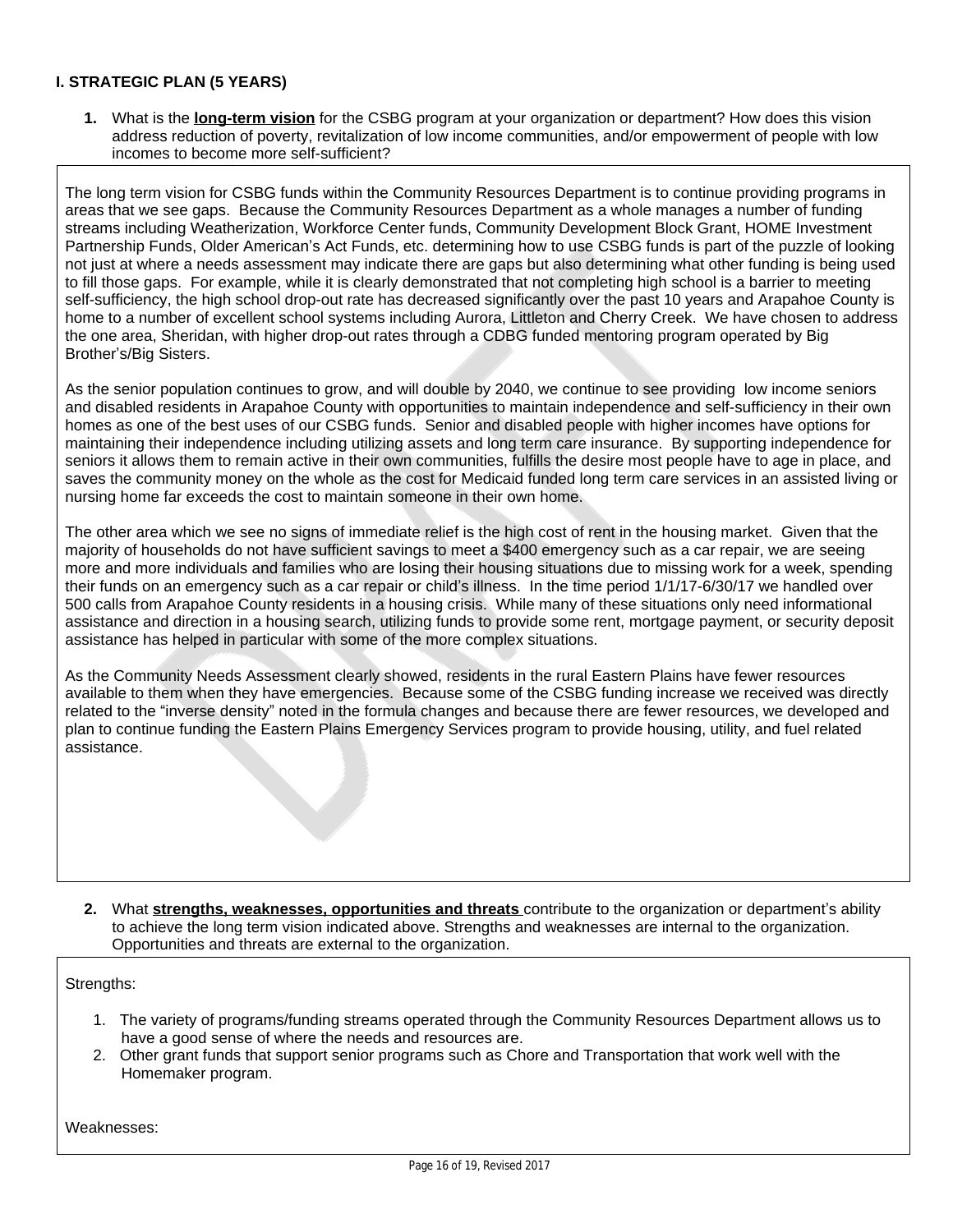1. Organizational scarcity. The ever increasing need to do more with less which has a negative impact on being able to creatively plan for the future.

Opportunities:

- 1. The possibility of using funds in a developing 2 Generation Program.
- 2. The increasing development of relationships outside of the organization which may support goals of our organization.

Threats:

- 1. The never ending inability of Congress to make funding decisions in a timely manner.
- 2. Constant threats of funding ending for all programs.

3. What **long-term family, agency and/or community goals** are addressed by the strategic plan?

4. How was **customer satisfaction information and customer input** included in the strategic planning process?

Clients of the Homemaker Program receive an annual Satisfaction Survey giving them the opportunity to provide input into the services that they receive. They also have the opportunity at each point of service to provide comments on the report sheets that they sign detailing what work was completed during the Homemaker visit. These comments are logged into our database. An example of comments driving change was that a few years ago clients began commenting that many of the low income senior apartment buildings were switching to low flow washing machines to save money. The only problem was that the wash cycles were longer meaning that a Homemaker could not complete the entire washing, drying, folding process within the allotted visit time. We addressed this for those clients with complete laundry assistance needs by building a few longer appointments into each Homemaker's schedules allowing them to meet those needs. While this impacted the total clients served by reducing that number, it improved the overall client experience.

Clients receiving emergency housing are given the opportunity to provide feedback each time we reach out in contact to determine if they remain stable in their housing. Because this group tends to be easier to reach by phone, we do not mail surveys to them but use their feedback. An example of feedback influencing change was our Eastern Plains Emergency Program where feedback indicated that the application was too complicated. We met with our subgrantee and worked to simplify and shorten the application.

5. How are the goals in the strategic plan **supported by your community action plan**? How will **progress be tracked** towards the overall vision and goals expressed in your strategic plan?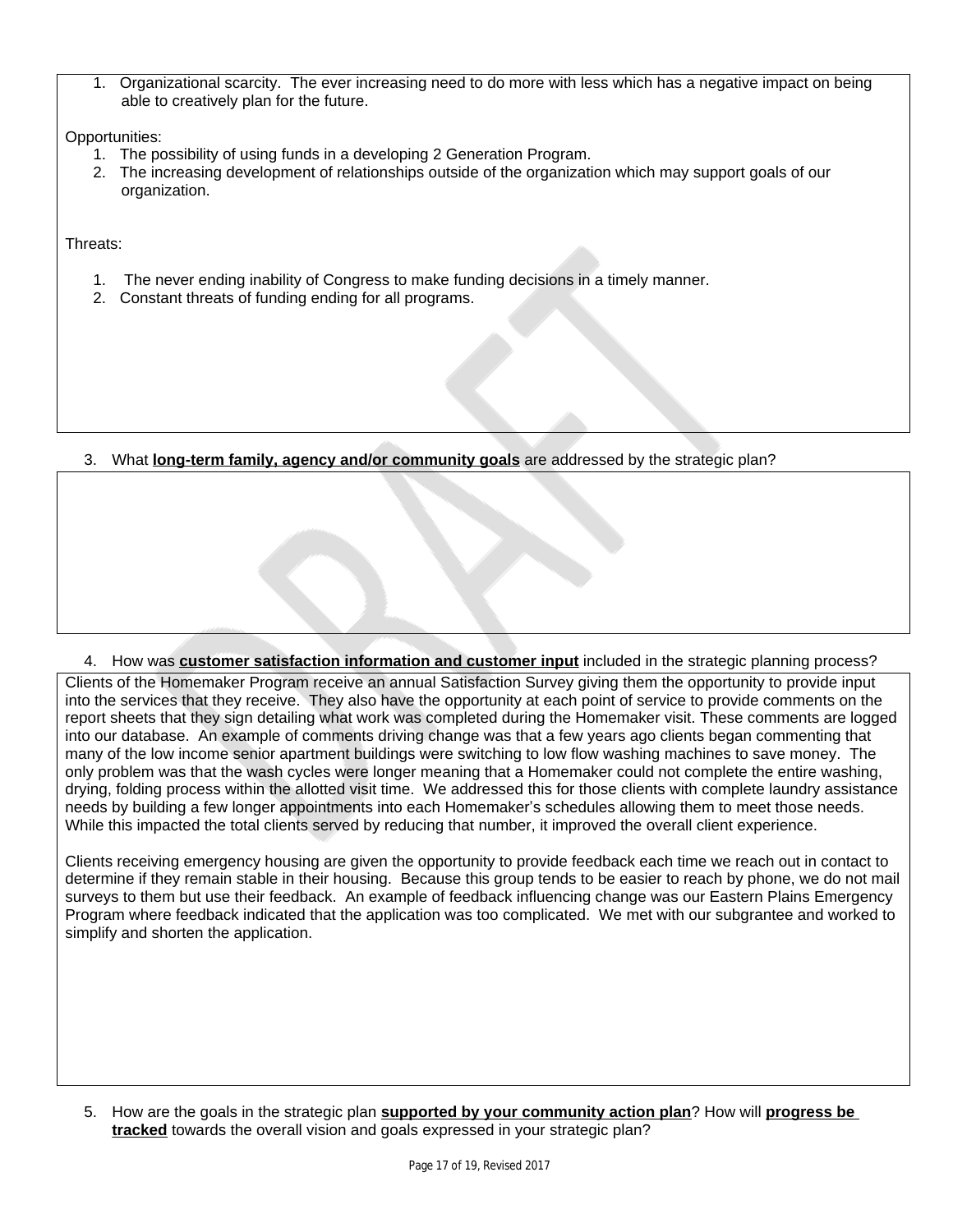|                          | Arapahoe County uses a strategic plan called Align Arapahoe which identifies goals for departments throughout the                                                                                                                                                                                                                              |  |
|--------------------------|------------------------------------------------------------------------------------------------------------------------------------------------------------------------------------------------------------------------------------------------------------------------------------------------------------------------------------------------|--|
|                          | County. An online system called Clearpoint is used to actually identify measures and accomplishments. In the<br>Community Resources Department these goals are reported on Quarterly. Specifically identified areas are then reported<br>to the Board of County Commissioners. This system will eventually be outward facing to the community. |  |
|                          |                                                                                                                                                                                                                                                                                                                                                |  |
|                          |                                                                                                                                                                                                                                                                                                                                                |  |
|                          | <b>Official Board Action taken on</b>                                                                                                                                                                                                                                                                                                          |  |
|                          |                                                                                                                                                                                                                                                                                                                                                |  |
|                          | Date                                                                                                                                                                                                                                                                                                                                           |  |
|                          | Submission of this form indicates official action by the applicant's governing board                                                                                                                                                                                                                                                           |  |
|                          | authorizing application for these funds.                                                                                                                                                                                                                                                                                                       |  |
|                          |                                                                                                                                                                                                                                                                                                                                                |  |
|                          | To the best of my knowledge and belief, statements and data in this application, including the attached                                                                                                                                                                                                                                        |  |
|                          | tables and other documentation, are true and correct and the submission of same has been duly authorized<br>by the governing body of the applicant/lead jurisdiction and other participating jurisdictions, if any.                                                                                                                            |  |
| <b>Public Entities:</b>  |                                                                                                                                                                                                                                                                                                                                                |  |
|                          |                                                                                                                                                                                                                                                                                                                                                |  |
|                          | Signature, Chief Elected Official                                                                                                                                                                                                                                                                                                              |  |
|                          |                                                                                                                                                                                                                                                                                                                                                |  |
|                          |                                                                                                                                                                                                                                                                                                                                                |  |
|                          | Name (typed or printed)                                                                                                                                                                                                                                                                                                                        |  |
|                          |                                                                                                                                                                                                                                                                                                                                                |  |
|                          |                                                                                                                                                                                                                                                                                                                                                |  |
|                          | Title                                                                                                                                                                                                                                                                                                                                          |  |
|                          |                                                                                                                                                                                                                                                                                                                                                |  |
|                          | Date                                                                                                                                                                                                                                                                                                                                           |  |
|                          |                                                                                                                                                                                                                                                                                                                                                |  |
| <b>Private Entities:</b> |                                                                                                                                                                                                                                                                                                                                                |  |
|                          |                                                                                                                                                                                                                                                                                                                                                |  |
|                          | Signature, Board President                                                                                                                                                                                                                                                                                                                     |  |
|                          |                                                                                                                                                                                                                                                                                                                                                |  |
|                          |                                                                                                                                                                                                                                                                                                                                                |  |
|                          |                                                                                                                                                                                                                                                                                                                                                |  |